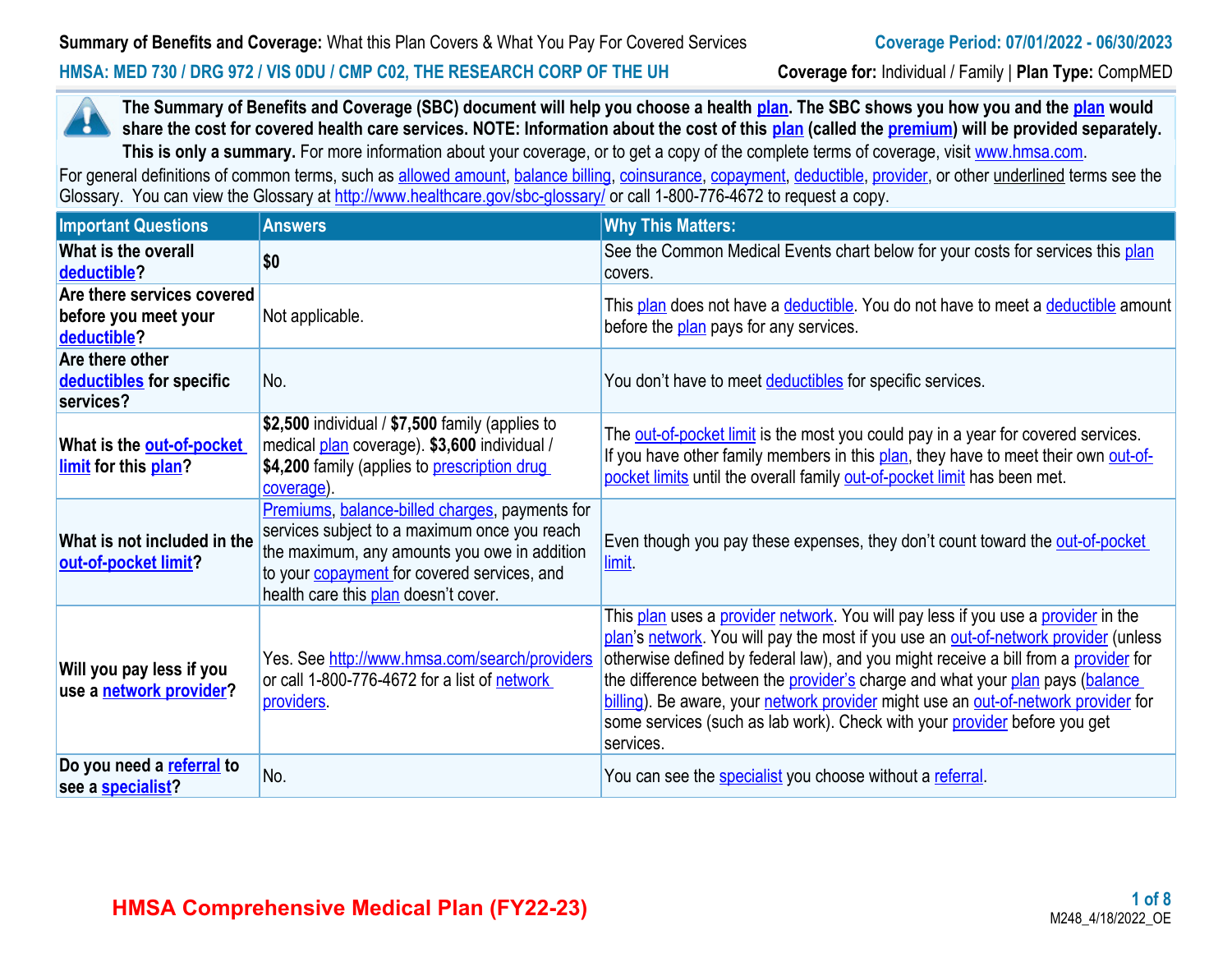| <b>Common Medical</b>  | <b>Services You May Need</b>                           | <b>What You Will Pay</b>                            | <b>Limitations, Exceptions, &amp; Other</b>               |                                                                                                                  |  |
|------------------------|--------------------------------------------------------|-----------------------------------------------------|-----------------------------------------------------------|------------------------------------------------------------------------------------------------------------------|--|
| <b>Event</b>           |                                                        | <b>Network Provider</b><br>(You will pay the least) | <b>Out-of-Network Provider</b><br>(You will pay the most) | <b>Important Information</b>                                                                                     |  |
|                        | Primary care visit to treat an injury<br>or illness    | \$14 copay/visit                                    | \$14 copay/visit                                          | ---none---                                                                                                       |  |
|                        | <b>Specialist visit</b>                                | \$14 copay/visit                                    | \$14 copay/visit                                          | ---none---                                                                                                       |  |
|                        | Other practitioner office visit:                       |                                                     |                                                           |                                                                                                                  |  |
| If you visit a health  | <b>Physical and Occupational</b><br>Therapist          | 20% coinsurance                                     | 20% coinsurance                                           | Services may require <b>preauthorization</b> .<br>Benefits may be denied if<br>preauthorization is not obtained. |  |
| care <i>provider's</i> | Psychologist                                           | \$14 copay/visit                                    | \$14 copay/visit                                          | ---none---                                                                                                       |  |
| office or clinic       | <b>Nurse Practitioner</b>                              | \$14 copay/visit                                    | \$14 copay/visit                                          | ---none---                                                                                                       |  |
|                        | <b>Preventive care (Well Child</b><br>Physician Visit) | No charge                                           | No charge                                                 | Age and frequency limitations may<br>apply. You may have to pay for                                              |  |
|                        | <b>Screening</b>                                       | No charge                                           | No charge                                                 | services that aren't preventive. Ask<br>your provider if the services needed                                     |  |
|                        | Immunization (Standard and Travel) No charge           |                                                     | No charge                                                 | are <b>preventive</b> . Then check what your<br>plan will pay for.                                               |  |
|                        | <b>Diagnostic test</b>                                 |                                                     |                                                           |                                                                                                                  |  |
|                        | Inpatient                                              | 20% coinsurance                                     | 20% coinsurance                                           | Services may require <b>preauthorization</b> .<br>Benefits may be denied if                                      |  |
|                        | Outpatient                                             | 20% coinsurance                                     | 20% coinsurance                                           | preauthorization is not obtained.                                                                                |  |
|                        | X-ray                                                  |                                                     |                                                           |                                                                                                                  |  |
|                        | Inpatient                                              | 20% coinsurance                                     | 20% coinsurance                                           | Services may require <b>preauthorization</b> .<br>Benefits may be denied if                                      |  |
| If you have a test     | Outpatient                                             | 20% coinsurance                                     | 20% coinsurance                                           | preauthorization is not obtained.                                                                                |  |
|                        | <b>Blood Work</b>                                      |                                                     |                                                           |                                                                                                                  |  |
|                        | Inpatient                                              | 20% coinsurance                                     | 20% coinsurance                                           | Services may require <b>preauthorization</b> .<br>Benefits may be denied if                                      |  |
|                        | Outpatient                                             | No charge                                           | No charge                                                 | preauthorization is not obtained.                                                                                |  |
|                        | Imaging (CT/PET scans, MRIs)                           |                                                     |                                                           |                                                                                                                  |  |
|                        | Inpatient                                              | 20% coinsurance                                     | 20% coinsurance                                           | Services may require preauthorization.<br>Benefits may be denied if                                              |  |
|                        | Outpatient                                             | 20% coinsurance                                     | 20% coinsurance                                           | preauthorization is not obtained.                                                                                |  |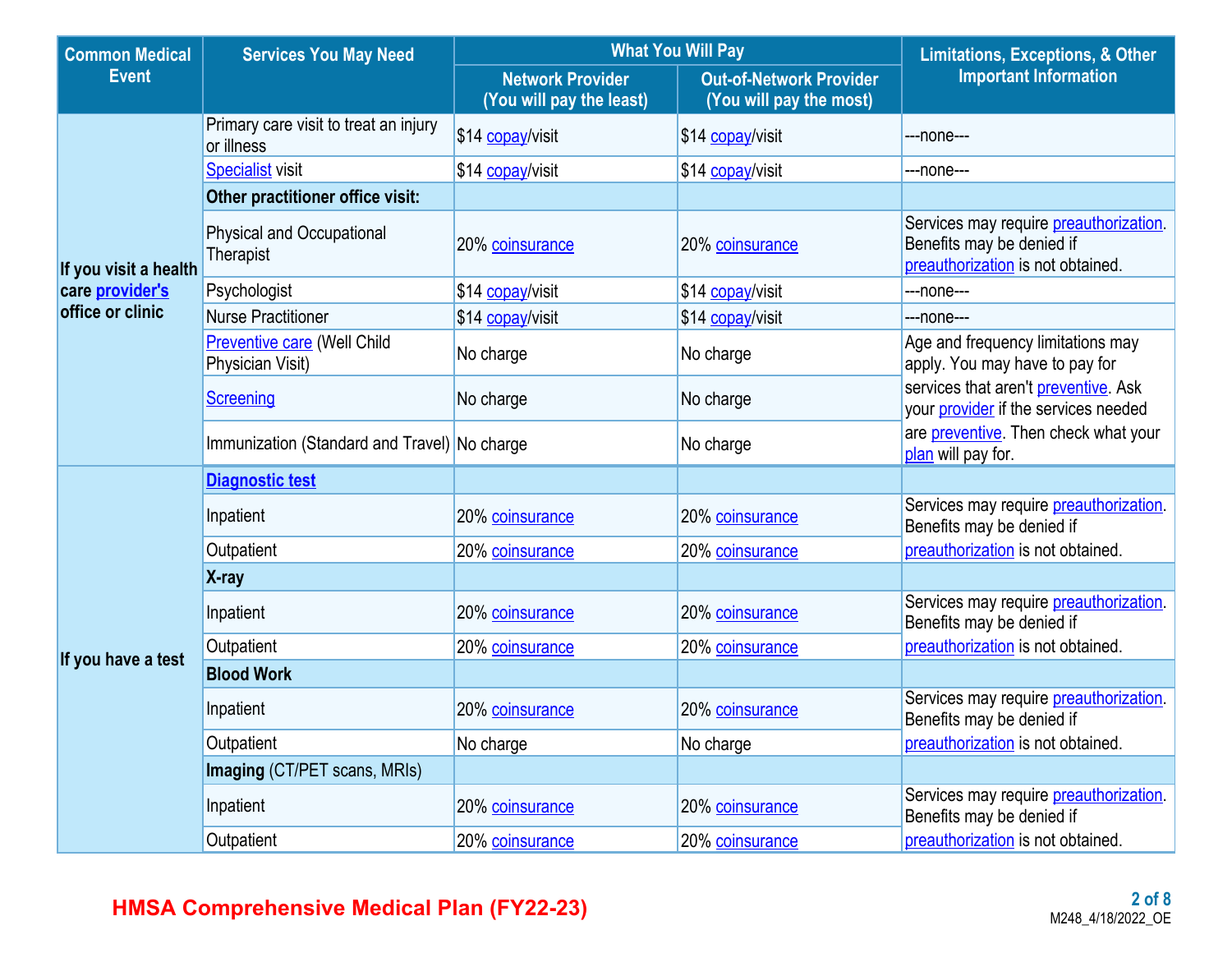| <b>Common Medical</b>                                                                                                               | <b>Services You May Need</b>                                        | <b>What You Will Pay</b>                            | <b>Limitations, Exceptions, &amp; Other</b>               |                                                                                                                                                                                                                                                                                                                                                                                                |  |
|-------------------------------------------------------------------------------------------------------------------------------------|---------------------------------------------------------------------|-----------------------------------------------------|-----------------------------------------------------------|------------------------------------------------------------------------------------------------------------------------------------------------------------------------------------------------------------------------------------------------------------------------------------------------------------------------------------------------------------------------------------------------|--|
| <b>Event</b>                                                                                                                        |                                                                     | <b>Network Provider</b><br>(You will pay the least) | <b>Out-of-Network Provider</b><br>(You will pay the most) | <b>Important Information</b>                                                                                                                                                                                                                                                                                                                                                                   |  |
|                                                                                                                                     | Tier 1 - mostly Generic drugs (retail) \$7 copay/prescription       |                                                     | \$7 copay and<br>20% coinsurance/prescription             | One retail <b>copay</b> for 1-30 day supply,<br>two retail <b>copays</b> for 31-60 day supply,<br>and three retail <b>copays</b> for 61-90 day<br>supply.                                                                                                                                                                                                                                      |  |
|                                                                                                                                     | Tier 1 - mostly Generic drugs<br>(mail order)                       | \$11 copay/prescription                             | Not covered                                               | One mail order copay for a 84-90 day<br>supply at a 90 day at retail network or<br>contracted mail order provider.                                                                                                                                                                                                                                                                             |  |
|                                                                                                                                     | Tier 2 - mostly Preferred Formulary<br>Drugs (retail)               | \$30 copay/prescription                             | \$30 copay and<br>20% coinsurance/prescription            | One retail <b>copay</b> for 1-30 day supply,<br>two retail <b>copays</b> for 31-60 day supply,<br>and three retail <b>copays</b> for 61-90 day<br>supply.                                                                                                                                                                                                                                      |  |
| If you need drugs<br>to treat your                                                                                                  | Tier 2 - mostly Preferred Formulary<br><b>Drugs</b><br>(mail order) | \$65 copay/prescription                             | Not covered                                               | One mail order <b>copay</b> for a 84-90 day<br>supply at a 90 day at retail network or<br>contracted mail order provider.                                                                                                                                                                                                                                                                      |  |
| <b>illness or</b><br>condition<br>More information<br>about <b>prescription</b><br>drug coverage is<br>available at<br>www.hmsa.com | Tier 3 - mostly Non-preferred<br>Formulary Drugs (retail)           | \$30 copay/prescription                             | \$30 copay and<br>20% coinsurance/prescription            | In addition to your copay and/or<br>coinsurance, you will be responsible for<br>a \$45 Tier 3 Cost Share per retail<br>copay. Cost to you for retail Tier 3<br>drugs: One <b>copay</b> plus one Tier 3 Cost<br>Share for 1-30 day supply, two copays<br>plus two Tier 3 Cost Shares for 31-60<br>day supply, and three <b>copays</b> plus<br>three Tier 3 Cost Shares for 61-90 day<br>supply. |  |
|                                                                                                                                     | Tier 3 - mostly Non-preferred<br>Formulary Drugs (mail order)       | \$65 copay/prescription                             | Not covered                                               | In addition to your copay and/or<br>coinsurance, you will be responsible for<br>a \$135 Tier 3 Cost Share per mail<br>order copay. Cost to you for mail<br>order Tier 3 drugs: One mail order<br>copay plus one mail order Tier 3 Cost<br>Share for an 84-90 day supply at a 90<br>day at retail network or contracted mail<br>order provider.                                                 |  |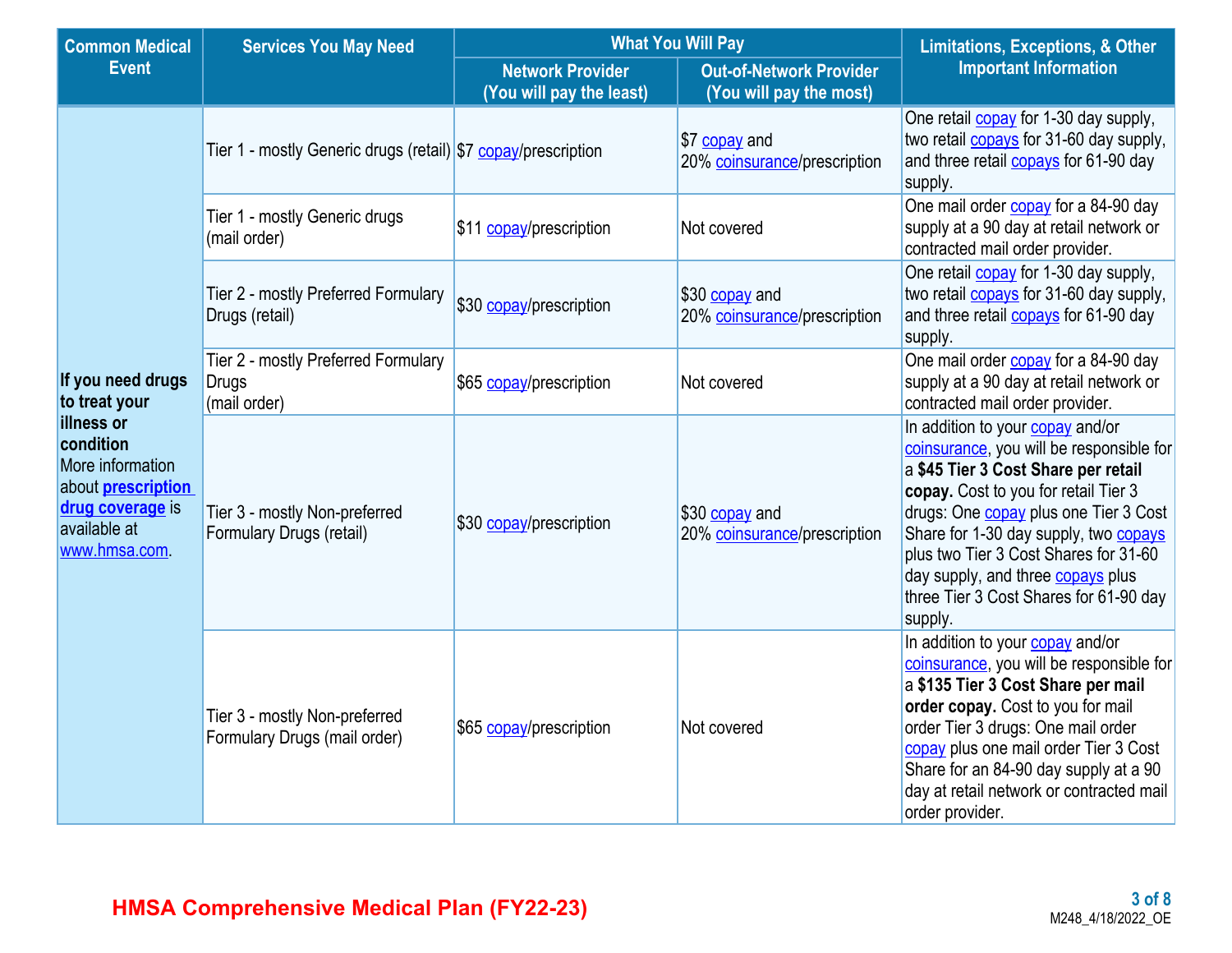| <b>Common Medical</b>                         | <b>Services You May Need</b>                                               | <b>What You Will Pay</b>                            | <b>Limitations, Exceptions, &amp; Other</b>               |                                                                                                                                                                                                                                                                               |  |  |
|-----------------------------------------------|----------------------------------------------------------------------------|-----------------------------------------------------|-----------------------------------------------------------|-------------------------------------------------------------------------------------------------------------------------------------------------------------------------------------------------------------------------------------------------------------------------------|--|--|
| <b>Event</b>                                  |                                                                            | <b>Network Provider</b><br>(You will pay the least) | <b>Out-of-Network Provider</b><br>(You will pay the most) | <b>Important Information</b>                                                                                                                                                                                                                                                  |  |  |
|                                               | Tier 4 - mostly Preferred Formulary<br><b>Specialty drugs (retail)</b>     | \$100 copay/prescription                            | Not covered                                               | Retail benefits for Tier 4 and Tier 5<br>drugs are limited to a 30-day supply.<br>Available in participating Specialty                                                                                                                                                        |  |  |
|                                               | Tier 5 - mostly Non-preferred<br><b>Formulary Specialty drugs (retail)</b> | \$200 copay/prescription                            | Not covered                                               | Pharmacies only.                                                                                                                                                                                                                                                              |  |  |
|                                               | Tier 4 & 5 (mail order)                                                    | Not covered                                         | Not covered                                               |                                                                                                                                                                                                                                                                               |  |  |
|                                               | Facility fee (e.g., ambulatory<br>surgery center)                          | 20% coinsurance                                     | 20% coinsurance                                           | ---none---                                                                                                                                                                                                                                                                    |  |  |
| If you have                                   | <b>Physician Visits</b>                                                    | \$14 copay/visit                                    | \$14 copay/visit                                          | ---none---                                                                                                                                                                                                                                                                    |  |  |
| outpatient surgery                            | Surgeon fees                                                               | 20% coinsurance (cutting)                           | 20% coinsurance (cutting)                                 | ---none---                                                                                                                                                                                                                                                                    |  |  |
|                                               |                                                                            | 20% coinsurance (non-cutting)                       | 20% coinsurance (non-cutting)                             | ---none---                                                                                                                                                                                                                                                                    |  |  |
|                                               | <b>Emergency room care</b>                                                 |                                                     |                                                           |                                                                                                                                                                                                                                                                               |  |  |
|                                               | Physician Visit                                                            | \$20 copay/visit                                    | \$20 copay/visit                                          | ---none---                                                                                                                                                                                                                                                                    |  |  |
|                                               | <b>Emergency room</b>                                                      | 20% coinsurance                                     | 20% coinsurance                                           | ---none---                                                                                                                                                                                                                                                                    |  |  |
| If you need<br>immediate medical<br>attention | <b>Emergency medical transportation</b><br>(air)                           | 20% coinsurance                                     | 20% coinsurance                                           | Limited to air transport to the nearest<br>adequate hospital within the State of<br>Hawaii, except in certain situations<br>when transportation to the continental<br>US is necessary for critical care in<br>accord with HMSA's medical policy.<br>Certain exclusions apply. |  |  |
|                                               | <b>Emergency medical transportation</b><br>(ground)                        | 20% coinsurance                                     | 20% coinsurance                                           | Ground transportation to the nearest,<br>adequate hospital to treat your illness<br>or injury.                                                                                                                                                                                |  |  |
|                                               | <b>Urgent care</b>                                                         | \$14 copay/visit                                    | \$14 copay/visit                                          | ---none---                                                                                                                                                                                                                                                                    |  |  |
|                                               | Facility fee (e.g., hospital room)                                         | 20% coinsurance                                     | 20% coinsurance                                           | ---none---                                                                                                                                                                                                                                                                    |  |  |
| If you have a                                 | <b>Physician Visits</b>                                                    | \$20 copay/visit                                    | \$20 copay/visit                                          | ---none---                                                                                                                                                                                                                                                                    |  |  |
| hospital stay                                 | Surgeon fee                                                                | 20% coinsurance (cutting)                           | 20% coinsurance (cutting)                                 | ---none---                                                                                                                                                                                                                                                                    |  |  |
|                                               |                                                                            | 20% coinsurance (non-cutting)                       | 20% coinsurance (non-cutting)                             | ---none---                                                                                                                                                                                                                                                                    |  |  |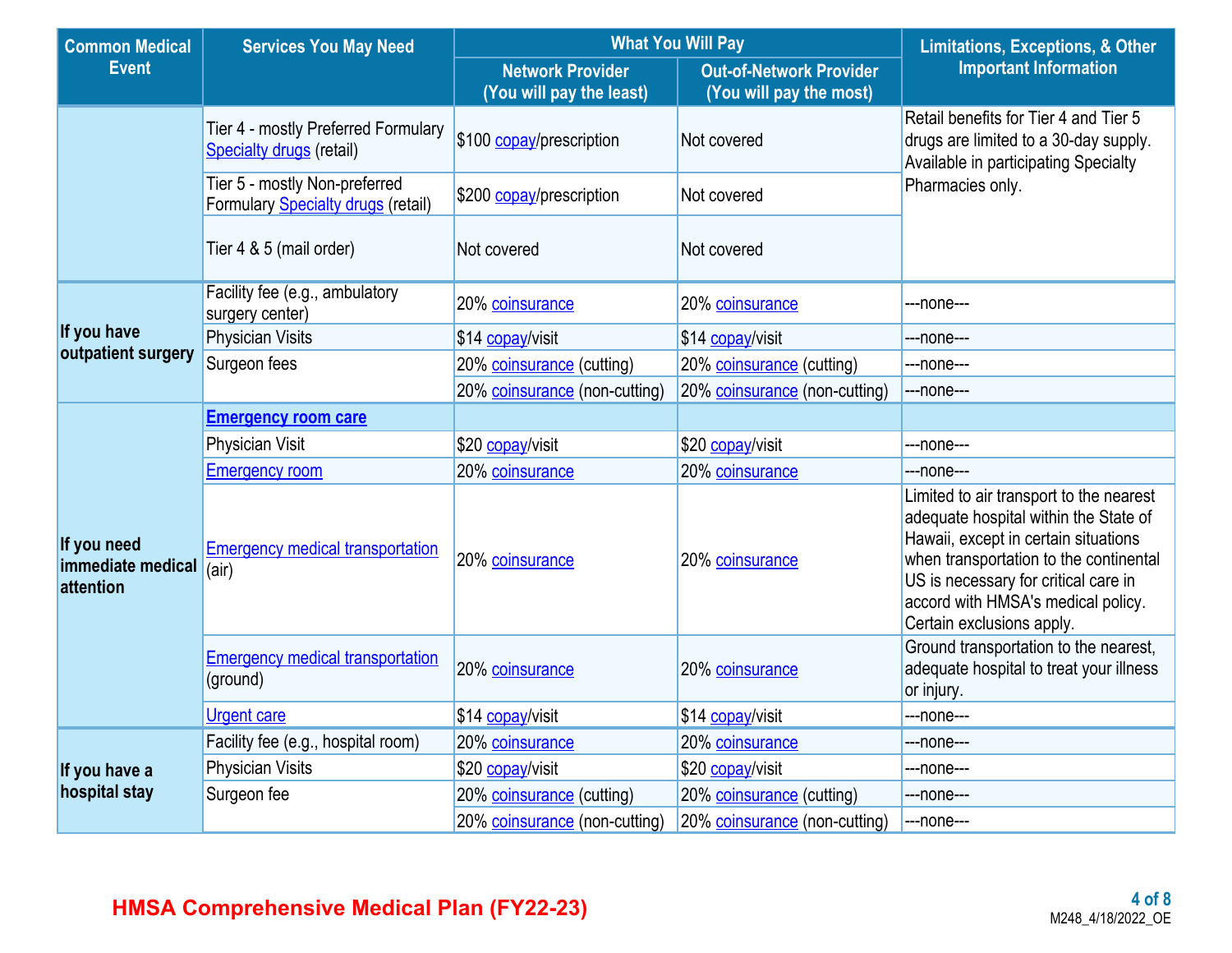| <b>Common Medical</b>                                                   | <b>Services You May Need</b>                                                                | <b>What You Will Pay</b>                            | <b>Limitations, Exceptions, &amp; Other</b>               |                                                                                                                                                                                                                                                  |  |
|-------------------------------------------------------------------------|---------------------------------------------------------------------------------------------|-----------------------------------------------------|-----------------------------------------------------------|--------------------------------------------------------------------------------------------------------------------------------------------------------------------------------------------------------------------------------------------------|--|
| <b>Event</b>                                                            |                                                                                             | <b>Network Provider</b><br>(You will pay the least) | <b>Out-of-Network Provider</b><br>(You will pay the most) | <b>Important Information</b>                                                                                                                                                                                                                     |  |
|                                                                         | <b>Outpatient services</b>                                                                  |                                                     |                                                           |                                                                                                                                                                                                                                                  |  |
| If you have mental                                                      | Physician services                                                                          | \$14 copay/visit                                    | \$14 copay/visit                                          | ---none---                                                                                                                                                                                                                                       |  |
| health, behavioral<br>health, or                                        | Hospital and facility services                                                              | 20% coinsurance                                     | 20% coinsurance                                           | ---none---                                                                                                                                                                                                                                       |  |
| substance abuse                                                         | <b>Inpatient services</b>                                                                   |                                                     |                                                           |                                                                                                                                                                                                                                                  |  |
| needs                                                                   | Physician services                                                                          | 20% coinsurance                                     | 20% coinsurance                                           | ---none---                                                                                                                                                                                                                                       |  |
|                                                                         | Hospital and facility services                                                              | 20% coinsurance                                     | 20% coinsurance                                           | ---none---                                                                                                                                                                                                                                       |  |
|                                                                         | Office visit (Prenatal and postnatal<br>care)                                               | 20% coinsurance                                     | 20% coinsurance                                           | Cost sharing does not apply to certain<br>preventive services. Depending on the                                                                                                                                                                  |  |
| If you are pregnant                                                     | Childbirth/delivery professional<br>services                                                | 20% coinsurance                                     | 20% coinsurance                                           | type of services, coinsurance or copay<br>may apply. Maternity care may include                                                                                                                                                                  |  |
|                                                                         | Childbirth/delivery facility services                                                       | 20% coinsurance                                     | 20% coinsurance                                           | tests and services described elsewhere<br>in the SBC (i.e. ultrasound).                                                                                                                                                                          |  |
|                                                                         | Home health care                                                                            | 20% coinsurance                                     | 20% coinsurance                                           | 150 Visits per Calendar Year                                                                                                                                                                                                                     |  |
|                                                                         | <b>Rehabilitation services</b>                                                              | 20% coinsurance                                     | 20% coinsurance                                           | Services may require <b>preauthorization</b> .<br>Benefits may be denied if<br>preauthorization is not obtained.<br>Excludes cardiac rehabilitation.                                                                                             |  |
|                                                                         | <b>Habilitation services</b>                                                                | Not covered                                         | Not covered                                               | <b>Excluded service</b>                                                                                                                                                                                                                          |  |
| If you need help<br>recovering or have<br>other special<br>health needs | <b>Skilled nursing care</b>                                                                 | 20% coinsurance                                     | 20% coinsurance                                           | 120 Days per Calendar Year. Includes<br>extended care facilities (Skilled<br>Nursing, Sub-Acute, and Long-Term<br>Acute Care Facilities) to the extent<br>care is for <b>Skilled nursing care</b> , sub-<br>acute care, or long-term acute care. |  |
|                                                                         | Durable medical equipment                                                                   | 20% coinsurance                                     | 20% coinsurance                                           | Services may require preauthorization.<br>Benefits may be denied if<br>preauthorization is not obtained.                                                                                                                                         |  |
|                                                                         | <b>Hospice services</b>                                                                     | No charge                                           | No charge                                                 | ---none---                                                                                                                                                                                                                                       |  |
| If your child needs                                                     | Children's eye exam                                                                         | \$10 copay/exam                                     | 50% coinsurance                                           | Limited to one routine vision exam per<br>calendar year.                                                                                                                                                                                         |  |
| dental or eye care                                                      | Children's glasses (single vision<br>lenses and frames selected within<br>designated group) | \$25 copay/glasses                                  | 50% coinsurance                                           | The frequency in which you can obtain<br>a pair of glasses may vary                                                                                                                                                                              |  |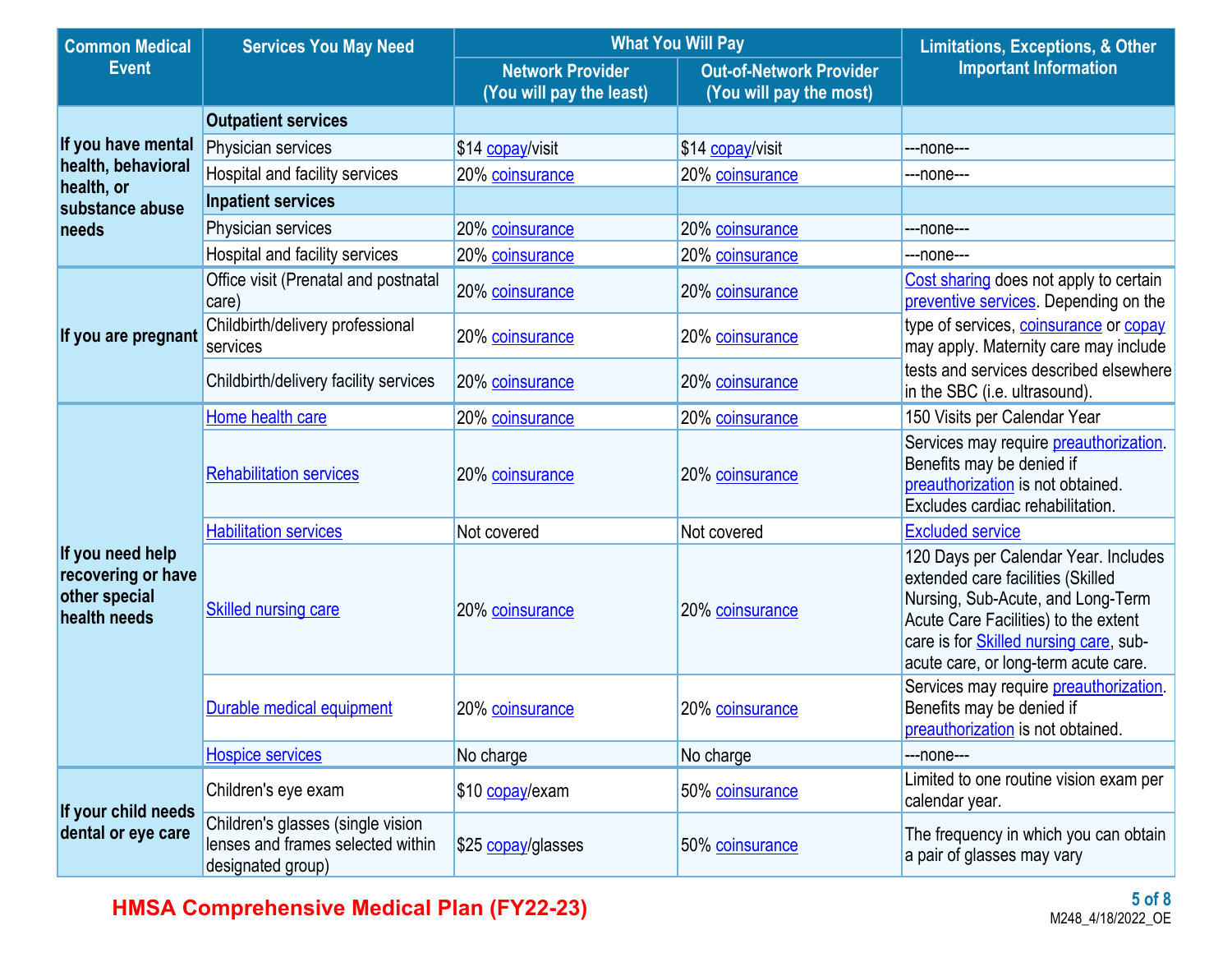| Common Medical | <b>Services You May Need</b> | <b>What You Will Pay</b>                            | <b>Limitations, Exceptions, &amp; Other</b>        |                         |
|----------------|------------------------------|-----------------------------------------------------|----------------------------------------------------|-------------------------|
| <b>Event</b>   |                              | <b>Network Provider</b><br>(You will pay the least) | Out-of-Network Provider<br>(You will pay the most) | Important Information   |
|                |                              |                                                     |                                                    |                         |
|                | Children's dental check-up   | Not covered                                         | Not covered                                        | <b>Excluded service</b> |

### **Excluded Services & Other Covered Services:**

|                                                                                                                              | Services Your Plan Generally Does NOT Cover (Check your policy or plan document for more information and a list of any other excluded services.) |           |                                                                                                       |  |                                               |  |  |
|------------------------------------------------------------------------------------------------------------------------------|--------------------------------------------------------------------------------------------------------------------------------------------------|-----------|-------------------------------------------------------------------------------------------------------|--|-----------------------------------------------|--|--|
|                                                                                                                              | Acupuncture                                                                                                                                      |           | Dental care (Child)                                                                                   |  | Routine foot care                             |  |  |
|                                                                                                                              | Cardiac rehabilitation                                                                                                                           | $\bullet$ | <b>Habilitation services</b>                                                                          |  | Weight loss programs                          |  |  |
|                                                                                                                              | Cosmetic surgery                                                                                                                                 |           | Long-term care                                                                                        |  |                                               |  |  |
|                                                                                                                              | Dental care (Adult)                                                                                                                              | $\bullet$ | Private-duty nursing                                                                                  |  |                                               |  |  |
| Other Covered Services (Limitations may apply to these services. This isn't a complete list. Please see your plan document.) |                                                                                                                                                  |           |                                                                                                       |  |                                               |  |  |
|                                                                                                                              | <b>Bariatric surgery</b>                                                                                                                         | $\bullet$ | Infertility Treatment (Artificial Insemination and                                                    |  | Routine eye care (Adult) (limited to services |  |  |
|                                                                                                                              | Chiropractic care (e.g., office visits, x-ray films -<br>limited to services covered by this medical plan                                        |           | In Vitro Fertilization. Please refer to your plan<br>document for limitations and additional details) |  | covered under a rider)                        |  |  |
|                                                                                                                              | and within the scope of a chiropractor's license)                                                                                                |           | Non-emergency care when traveling outside the                                                         |  |                                               |  |  |
|                                                                                                                              | Hearing aids (limited to one hearing aid per ear<br>every 60 months)                                                                             |           | U.S. For more information, see www.hmsa.com                                                           |  |                                               |  |  |

Your Rights to Continue Coverage: There are agencies that can help if you want to continue your coverage after it ends. The contact information for those agencies is: 1) 1-800-776-4672 for HMSA; 2) (808) 586-2790 for the State of Hawaii, Dept. of Commerce and Consumer Affairs - Insurance Division; 3) 1-866-444 3272 or <http://www.dol.gov/agencies/ebsa/laws-and-regulations/laws/affordable-care-act>for the U.S. Department of Labor, Employee Benefits Security Administration; or 4) 1-877-267-2323 x61565 or [http://www.cciio.cms.gov](http://www.cciio.cms.gov/) for the U.S. Department of Health and Human Services. Church plans are not covered by the Federal COBRA continuation coverage rules. Other coverage options may be available to you too, including buying individual insurance coverage through the Health Insurance [Marketplace](https://www.healthcare.gov/sbc-glossary/#marketplace). For more information about the [Marketplace](https://www.healthcare.gov/sbc-glossary/#marketplace), visit [http://www.HealthCare.gov](http://www.healthcare.gov/) or call 1-800-318-2596.

Your Grievance and Appeals Rights: There are agencies that can help if you have a complaint against your [plan](https://www.healthcare.gov/sbc-glossary/#plan) for a denial of a [claim](https://www.healthcare.gov/sbc-glossary/#claim). This complaint is called a [grievance](https://www.healthcare.gov/sbc-glossary/#grievance) or [appeal](https://www.healthcare.gov/sbc-glossary/#appeal). For more information about your rights, look at the explanation of benefits you will receive for that medical [claim](https://www.healthcare.gov/sbc-glossary/#claim). Your [plan](https://www.healthcare.gov/sbc-glossary/#plan) documents also provide complete information to submit a [claim,](https://www.healthcare.gov/sbc-glossary/#claim) [appeal,](https://www.healthcare.gov/sbc-glossary/#appeal) or a [grievance](https://www.healthcare.gov/sbc-glossary/#grievance) for any reason to your [plan](https://www.healthcare.gov/sbc-glossary/#plan). For more information about your rights, this notice, or assistance, contact:

• For group health coverage subject to ERISA, you must submit a written request for an [appeal](https://www.healthcare.gov/sbc-glossary/#appeal) to: HMSA Member Advocacy and Appeals, P.O. Box 1958, Honolulu, Hawaii 96805-1958. If you have any questions about **[appeals](https://www.healthcare.gov/sbc-glossary/#appeal)**, you can call us at (808) 948-5090 or toll free at 1-800-462-2085. You may also contact the Department of Labor's Employee Benefits Security Administration at 1-866-444-EBSA (3272) or [http://www.dol.gov/agencies/ebsa/laws-and](http://www.dol.gov/agencies/ebsa/laws-and-regulations/laws/affordable-care-act)[regulations/laws/affordable-care-act.](http://www.dol.gov/agencies/ebsa/laws-and-regulations/laws/affordable-care-act) You may also file a [grievance](https://www.healthcare.gov/sbc-glossary/#grievance) with the Insurance Commissioner. You must send the request to the Insurance Commissioner at: Hawaii Insurance Division, ATTN: Health Insurance Branch - External Appeals, 335 Merchant Street, Room 213, Honolulu, Hawaii 96813.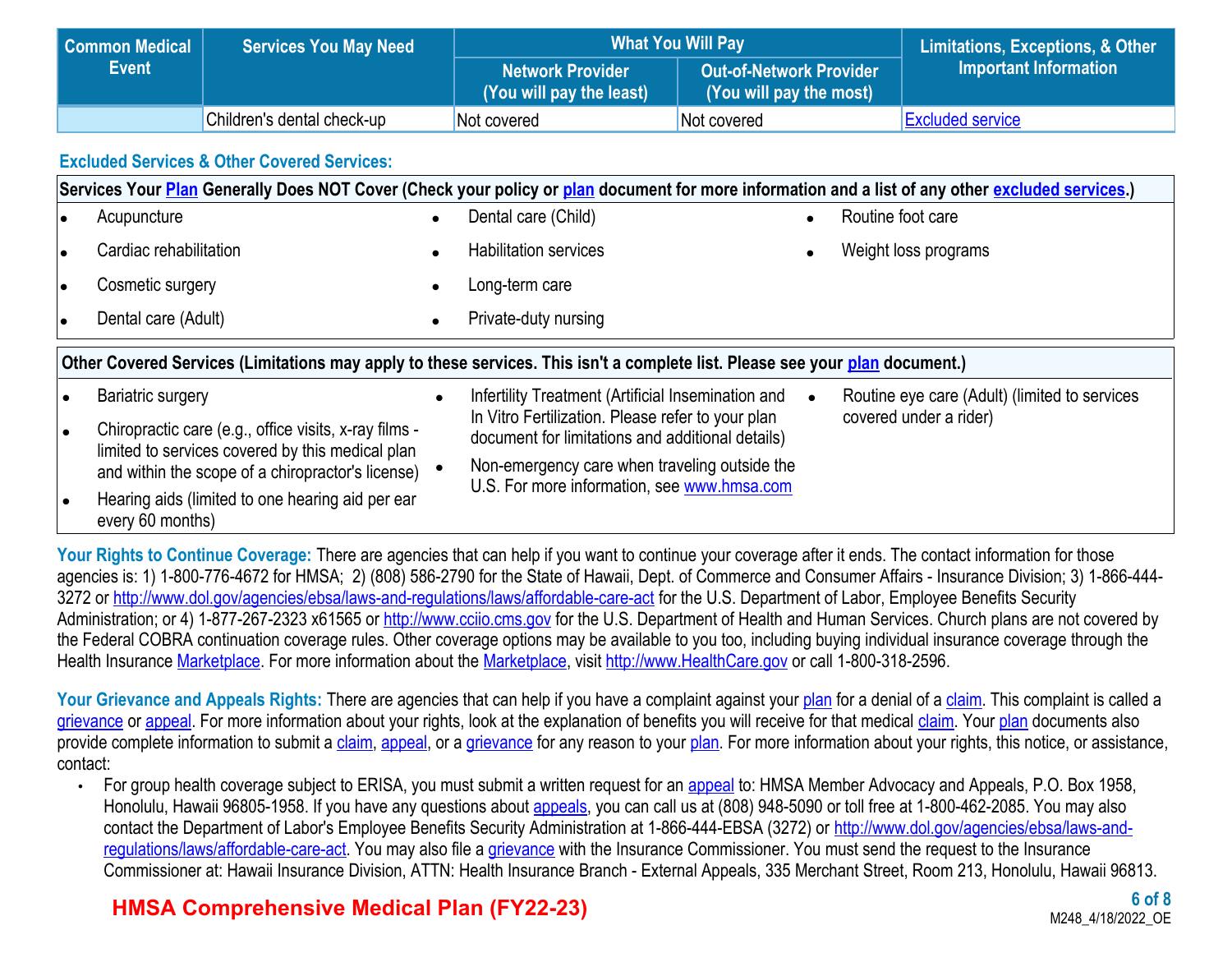Telephone: (808) 586-2804.

• For non-federal governmental group health plans and church plans that are group health plans, you must submit a written request for an [appeal](https://www.healthcare.gov/sbc-glossary/#appeal) to: HMSA Member Advocacy and Appeals, P.O. Box 1958, Honolulu, Hawaii 96805-1958. If you have any questions about [appeals](https://www.healthcare.gov/sbc-glossary/#appeal), you can call us at (808) 948-5090 or toll free at 1-800-462-2085. You may also file a [grievance](https://www.healthcare.gov/sbc-glossary/#grievance) with the Insurance Commissioner. You must send the request to the Insurance Commissioner at: Hawaii Insurance Division, ATTN: Health Insurance Branch - External Appeals, 335 Merchant Street, Room 213, Honolulu, Hawaii 96813. Telephone: (808) 586-2804.

#### **Does this Coverage Provide Minimum Essential Coverage? Yes**

[Minimum Essential Coverage](https://www.healthcare.gov/sbc-glossary/#minimum-essential-coverage) generally includes [plans](https://www.healthcare.gov/sbc-glossary/#plan), [health insurance](https://www.healthcare.gov/sbc-glossary/#health-insurance) available through the [Marketplace](https://www.healthcare.gov/sbc-glossary/#marketplace) or other individual market policies, Medicare, Medicaid, CHIP, TRICARE, and certain other coverage. If you are eligible for certain types of [Minimum Essential Coverage](https://www.healthcare.gov/sbc-glossary/#minimum-essential-coverage), you may not be eligible for the [premium tax credit.](https://www.healthcare.gov/sbc-glossary/#premium-tax-credits)

#### **Does this Coverage Meet the Minimum Value Standard? Yes**

If your [plan](https://www.healthcare.gov/sbc-glossary/#plan) doesn't meet the [Minimum Value Standards,](https://www.healthcare.gov/sbc-glossary/#minimum-value-standard) you may be eligible for a [premium tax credit](https://www.healthcare.gov/sbc-glossary/#premium-tax-credits) to help you pay for a [plan](https://www.healthcare.gov/sbc-glossary/#plan) through the [Marketplace.](https://www.healthcare.gov/sbc-glossary/#marketplace)

#### **Language Access Services:**

Spanish (Español): Para obtener asistencia en Español, llame al 1-800-776-4672. Tagalog (Tagalog): Kung kailangan ninyo ang tulong sa Tagalog tumawag sa 1-800-776-4672. Chinese (中文): 如果需要中文的帮助,请拨打这个号码 1-800-776-4672. Navajo (Dine): Dinek'ehgo shika at'ohwol ninisingo, kwiijigo holne' 1-800-776-4672.

----------------*To see examples of how this plan might cover costs for a sample medical situation, see the next page.-----------*----